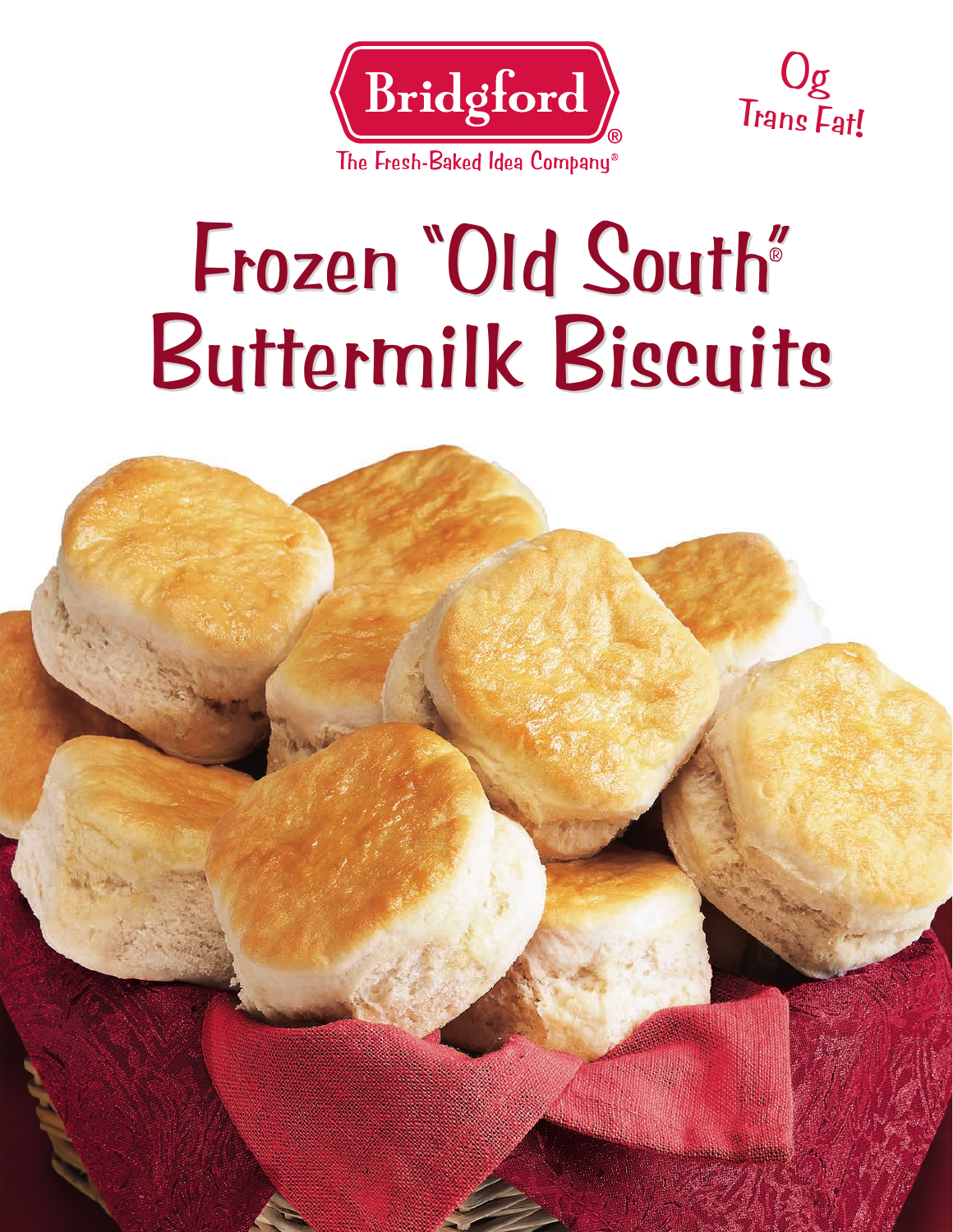## **Bridgford "Old South® " Buttermilk Biscuits have been satisfying customers for over 50 years.**

Each case has clearly printed heating instructions in English and Spanish. The case is lined with a plastic bag for moisture protection. The biscuits can be heated from thawed or frozen, in convection or conventional ovens, or microwaved.





Each layer of biscuits is packed on an ovenable, disposable tray. Place this tray onto a sheet pan for easy handling.





Preheat convection oven to 325º F. (If you are using a conventional oven, preheat to 375º F.) Place the sheet pan into the oven.

Allow the biscuits to heat for 7 to 8 minutes from a thawed state, or 10 to 12 minutes from frozen.

See case for microwave heating times.





Carefully remove the sheet pan from the oven, and brush the tops of each biscuit with melted butter or margarine.





Transfer biscuits to a serving plate or basket.





To keep the remaining biscuits warm, place the entire sheet pan into a warming drawer, set at 50% moisture and 160º F. Set on top of cooling rack for even heating.



**Easy to "Heat & Serve," Bridgford Fully Baked Buttermilk Biscuits are your "around-the-clock" profit-making performers - always ready to serve! Use them in unlimited ways to compliment your menu.**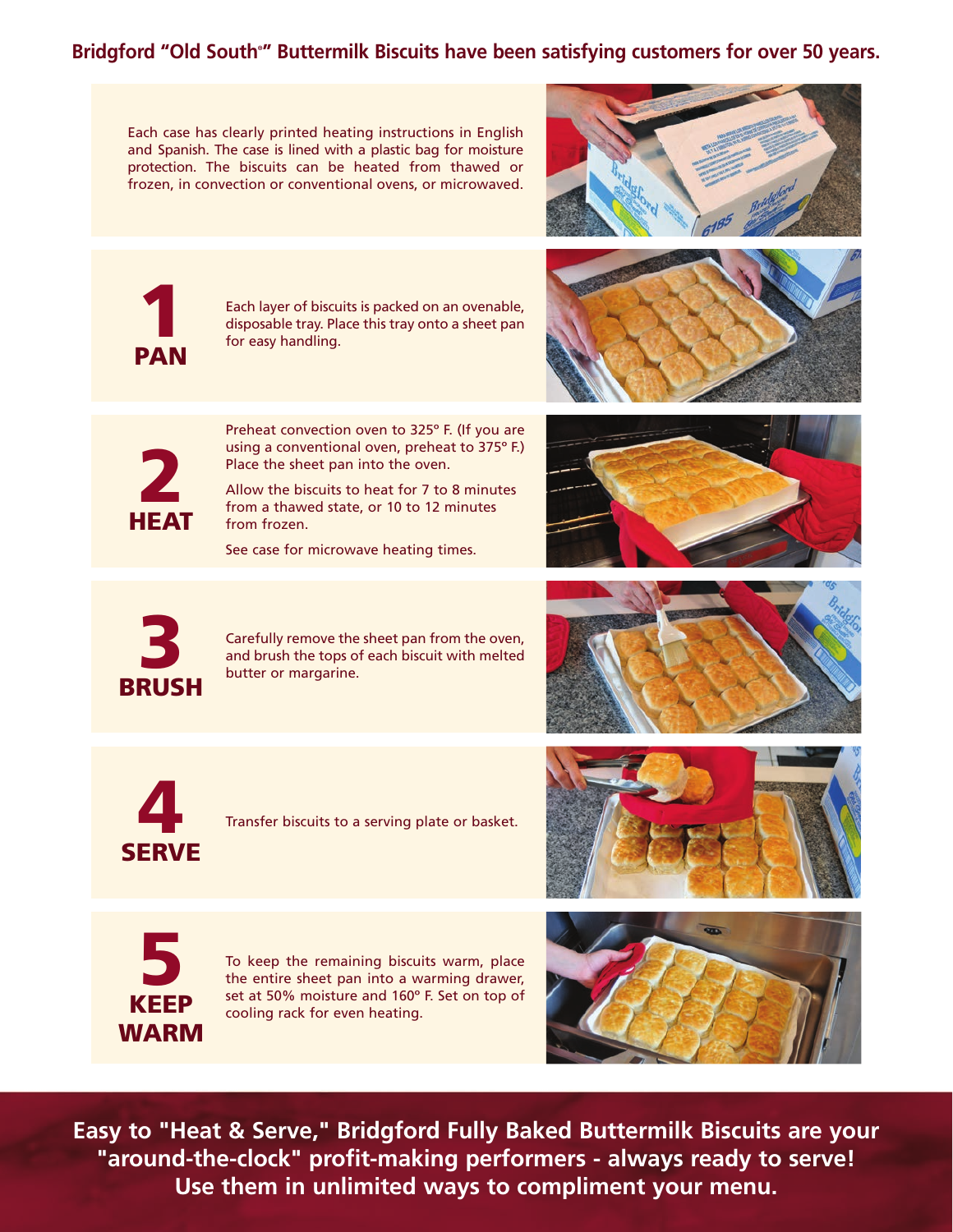**For variety, top Bridgford "Old South® " Buttermilk Biscuits with country gravy, fresh berries, or easily split them open for delicious biscuit sandwiches! For more serving ideas, visit bridgford.com/foodservice. Happy Baking!**

**Biscuit Eggs Benedict:** A delicious twist on the original.





**Biscuits & Gravy:** Top heated biscuits with gravy.

**Berry Trifle:** Fresh berries and creamy vanilla pudding, topped with a dollop of whipped cream.





**Bacon & Cheddar Biscuits:**

Top with Cheddar cheese, real bacon bits, and fresh chives.

## **Chicken & Biscuits:**

Simply split and fill with chicken patties for a protein-packed meal or snack.





**Egg & Bacon Biscuit Sandwich:**

Slice or split and fill with a fried egg and crispy bacon.

**Strawberry Shortcake:**

A classic dessert without all the work–serve biscuits with fresh strawberries and whipped cream!





## **Biscuit Pizzas:**

The name says it all! Turn biscuits into individual pizzas with sauce, cheese, and endless topping selections.

**Biscuit Sliders:** Split and fill with various meats and cheeses.





**Bisc-Cakes:** Transform biscuits into a decadent dessert using cinnamon, sugar, and creamy icing!

**Insist on the brand that has served America's foodservice establishments since 1932!**

Bridgford, the Fresh-Baked Idea Company!®